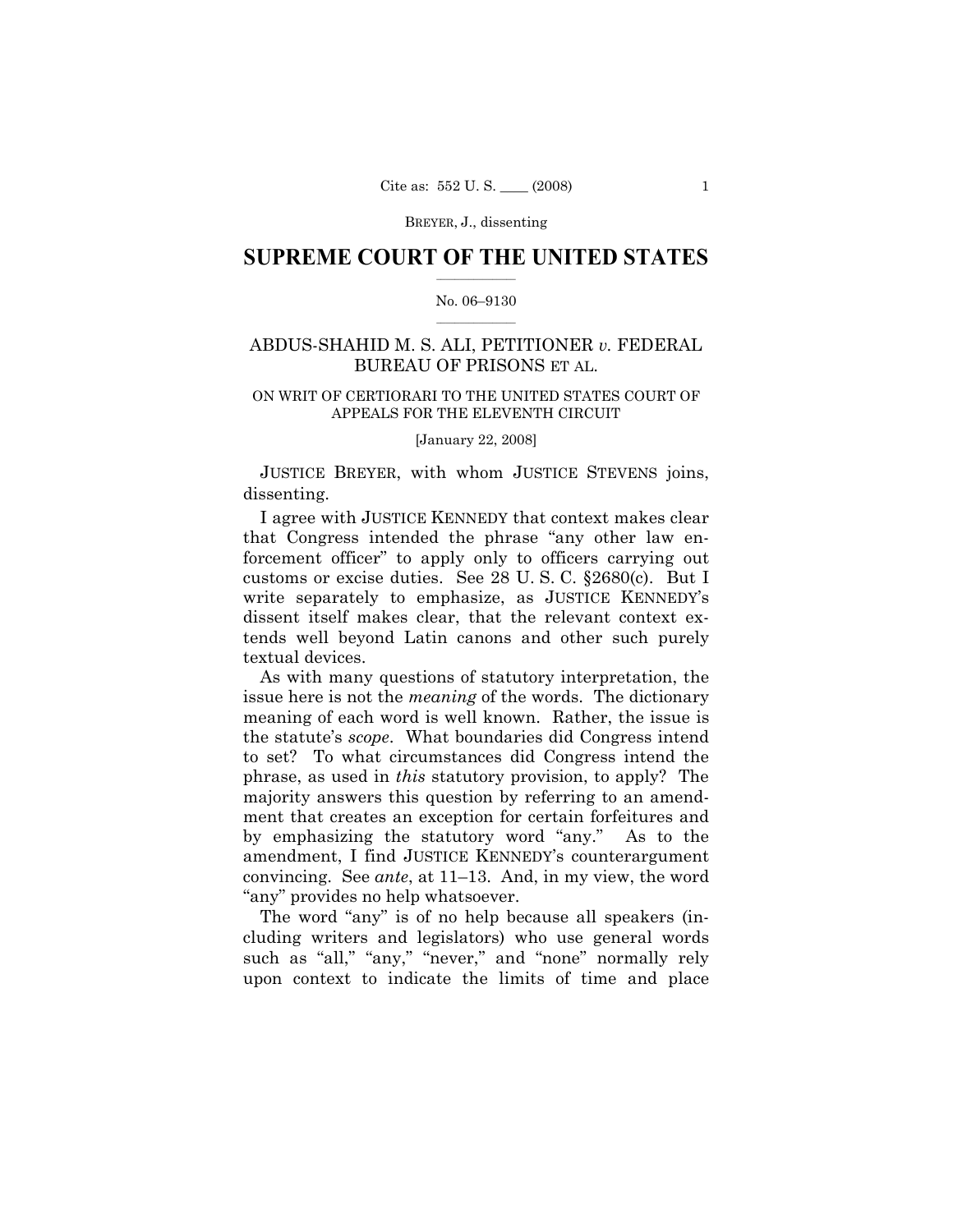within which they intend those words to do their linguistic work. And with the possible exception of the assertion of a universal truth, say by a mathematician, scientist, philosopher, or theologian, such limits almost always exist. When I call out to my wife, "There isn't any butter," I do not mean, "There isn't any butter in town." The context makes clear to her that I am talking about the contents of our refrigerator. That is to say, it is context, not a dictionary, that sets the boundaries of time, place, and circumstance within which words such as "any" will apply. See *United States* v. *Palmer*, 3 Wheat. 610, 631 (1818) (Marshall, C. J.) ("[G]eneral words," such as the word "'any'," must "be limited" in their application "to those objects to which the legislature intended to apply them"); *Small* v. *United States*, 544 U. S. 385, 388 (2005) ("The word 'any' considered alone cannot answer" the question "whether the statutory reference 'convicted in *any* court' includes a conviction entered in a *foreign* court"); *Nixon* v. *Missouri Municipal League*, 541 U. S. 125, 132 (2004) ("'[A]ny'" means "different things depending upon the setting"); *United States* v. *Alvarez-Sanchez*, 511 U. S. 350, 357 (1994) ("[R]espondent errs in placing dispositive weight on the broad statutory reference to 'any' law enforcement officer or agency without considering the rest of the statute").

 Context, of course, includes the words immediately surrounding the phrase in question. And canons such as *ejusdem generis* and *noscitur a sociis* offer help in evaluating the significance of those surrounding words. Yet that help is limited. That is because other contextual features can show that Congress intended a phrase to apply more broadly than the immediately surrounding words by themselves suggest. See *Circuit City Stores, Inc.* v. *Adams*, 532 U. S. 105, 138–140 (2001) (SOUTER, J., dissenting) (finding "good reasons" not to apply *ejusdem generis* because the statute's history and purposes make clear that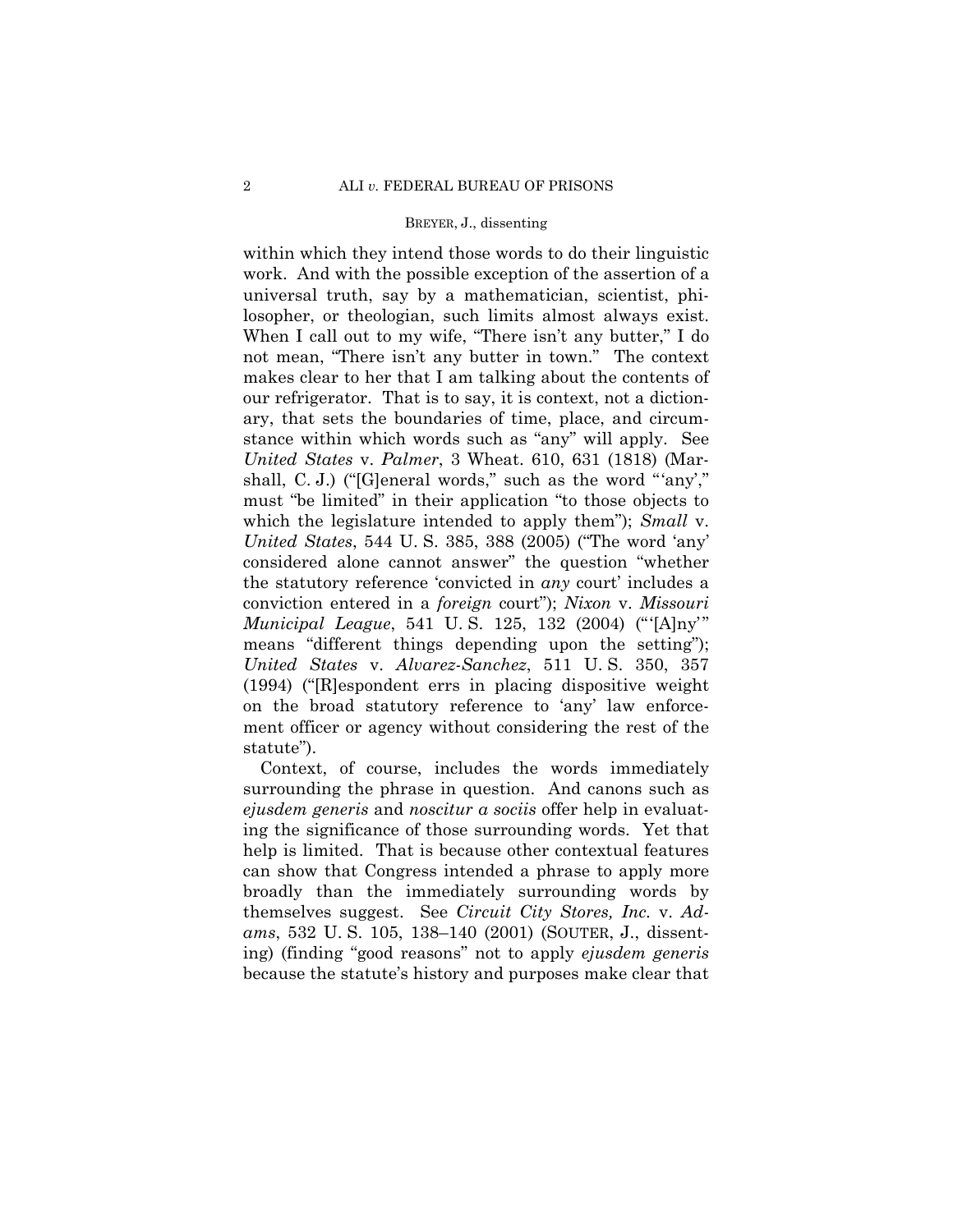the words "any other class of workers" in the phrase "seamen, railroad employees, or any other class of workers" refer, not just to other transportation workers, but to workers of all kinds including retail store clerks). It is because canons of construction are not "conclusive" and "are often countered . . . by some maxim pointing in a different direction." *Id*., at 115 (majority opinion). And it is because these particular canons simply crystallize what English speakers already know, namely, that lists often (but not always) group together items with similar characteristics. (That is why we cannot, without comic effect, yoke radically different nouns to a single verb, *e.g.*, "He caught three salmon, two trout, and a cold.")

 In this case, not only the immediately surrounding words but also every other contextual feature supports JUSTICE KENNEDY's conclusion. The textual context includes the location of the phrase within a provision that otherwise exclusively concerns customs and revenue duties. And the nontextual context includes several features that, taken together, indicate that Congress intended a narrow tort-liability exception related to customs and excise.

 First, drafting history shows that the relevant portion of the bill that became the Federal Tort Claims Act concerned only customs and excise. Initially, the relevant provision of the bill exempted only claims "arising in respect of the assessment or collection of any tax or customs duty." See, *e.g.*, S. 4377, 71st Cong., 2d Sess., p. 4 (1930). In 1931, a Special Assistant to the Attorney General, Alexander Holtzoff, wrote additional draft language, namely, "or the detention of any goods or merchandise by any officer of customs or excise or *any other law enforcement officer*." Report on Proposed Federal Tort Claims Bill 2 (1931) (emphasis added). Holtzoff, in a report to a congressional agency, said that the expanded language sought "to include immunity from liability in respect of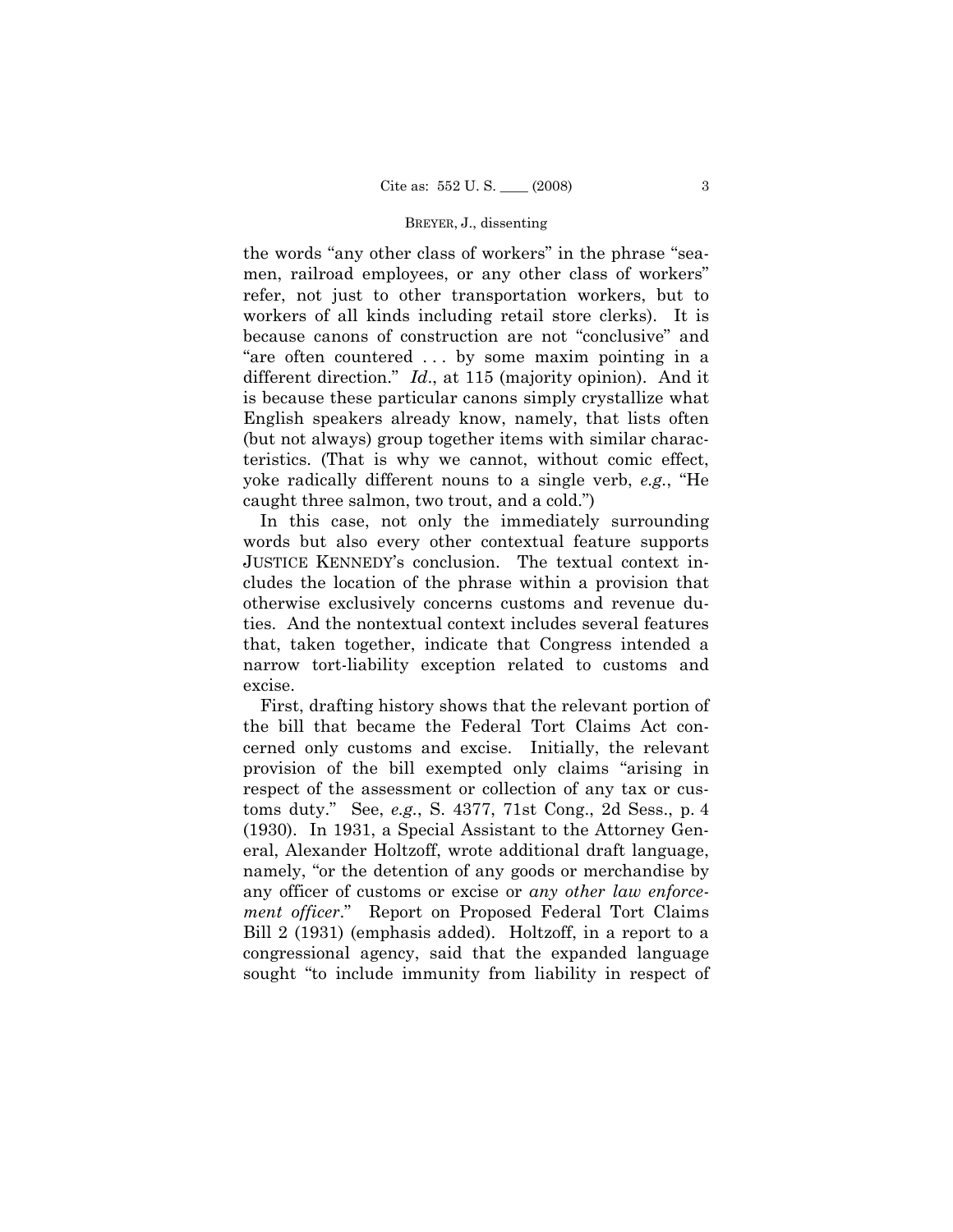loss in connection with the detention of goods or merchandise by any officer of customs or excise." *Id.,* at 16. Holtzoff explained that the language was suggested by a similar British bill that mentioned only customs and excise officials. *Ibid.* (referring to the bill proposed in the Crown Proceedings Committee Report §11(5)(*c*), pp. 17–18 (Apr. 1927) (Cmd. 2842) ("No proceedings shall lie under this section . . . for or in respect of the loss of or any deterioration or damage occasioned to, or any delay in the release of, any goods or merchandise by reason of anything done or omitted to be done by any officer of customs and excise acting as such")); see *Kosak* v. *United States*, 465 U. S. 848, 857, n. 13 (1984) (While "the ideas expressed [in Holtzoff's report] should not be given great weight in determining the intent of the Legislature," at least in some circumstances, "it seems to us senseless to ignore entirely the views of [the provision's] draftsman"). And Members of Congress repeatedly referred to the exception as encompassing claims involving customs and excise functions. See, *e.g*., H. R. Rep. No. 2428, 76th Cong., 3d Sess., p. 5 (1940); S. Rep. No. 1196, 77th Cong., 2d Sess., p. 7 (1942); H. R. Rep. No. 2245, 77th Cong., 2d Sess., p. 10 (1942); H. R. Rep. No. 1287, 79th Cong., 1st Sess., p. 6 (1945); S. Rep. No. 1400, 79th Cong., 2d Sess., p. 33 (1946).

 Second, insofar as Congress sought, through the Act's exceptions, to preclude tort suits against the Government where "adequate remedies were already available," *Kosak*, *supra*, at 858; see S. Rep. No. 1400, *supra,* at 33; H. R. Rep. No. 1287, *supra,* at 6 (setting forth that purpose), a limited exception makes sense; a broad exception does not. Other statutes already provided recovery for plaintiffs harmed by federal officers enforcing customs and tax laws but not for plaintiffs harmed by all other federal officers enforcing most other laws. See *Bazuaye* v. *United States*, 83 F. 3d 482, 485–486 (CADC 1996) (detailing history).

Third, the practical difference between a limited and a